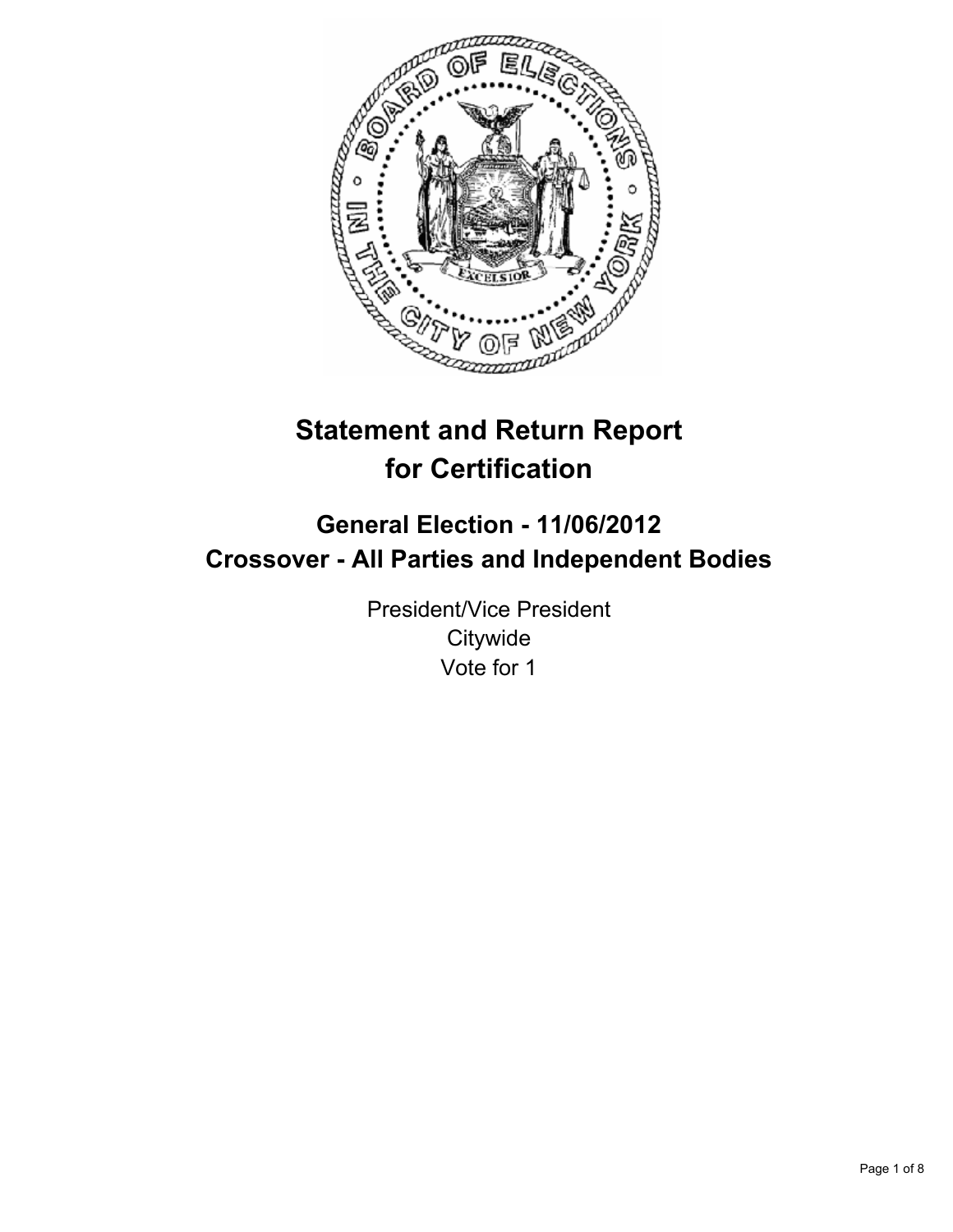

## **New York County**

| <b>PUBLIC COUNTER</b>                                    | 515,831      |
|----------------------------------------------------------|--------------|
| <b>EMERGENCY</b>                                         | 4,275        |
| ABSENTEE/MILITARY                                        | 20,326       |
| <b>FEDERAL</b>                                           | 10,648       |
| <b>SPECIAL PRESIDENTIAL</b>                              | 0            |
| <b>AFFIDAVIT</b>                                         | 52,867       |
| <b>Total Ballots</b>                                     | 603,947      |
| Less - Inapplicable Federal/Special Presidential Ballots | $\mathbf{0}$ |
| <b>Total Applicable Ballots</b>                          | 603,947      |
| BARACK OBAMA / JOE BIDEN (DEMOCRATIC)                    | 488,670      |
| MITT ROMNEY / PAUL RYAN (REPUBLICAN)                     | 85,256       |
| MITT ROMNEY / PAUL RYAN (CONSERVATIVE)                   | 4,314        |
| BARACK OBAMA / JOE BIDEN (WORKING FAMILIES)              | 14,042       |
| JILL STEIN / CHERI HONKALA (GREEN)                       | 3,860        |
| PETA LINDSAY / YARI OSORIO (SOCIALISM & LIB)             | 230          |
| GARY JOHNSON / JAMES P. GRAY (LIBERTARIAN)               | 3,105        |
| VIRGIL GOODE / JIM CLYMER (CONSTITUTION)                 | 146          |
| BARACK OBAMA / JOE BIDEN (WRITE-IN)                      | 2            |
| BERNIE SANDERS (WRITE-IN)                                | 1            |
| JAMES HARRIS (WRITE-IN)                                  | 13           |
| JERRY WHITE (WRITE-IN)                                   | 3            |
| <b>MERLIN MILLER (WRITE-IN)</b>                          | 3            |
| ROSS C ANDERSON (WRITE-IN)                               | 1            |
| ROSS C. ANDERSON (WRITE-IN)                              | 72           |
| STEPHEN DURHAM (WRITE-IN)                                | 17           |
| UNATTRIBUTABLE WRITE-IN (WRITE-IN)                       | 613          |
| <b>Total Votes</b>                                       | 600,348      |
| Unrecorded                                               | 3,599        |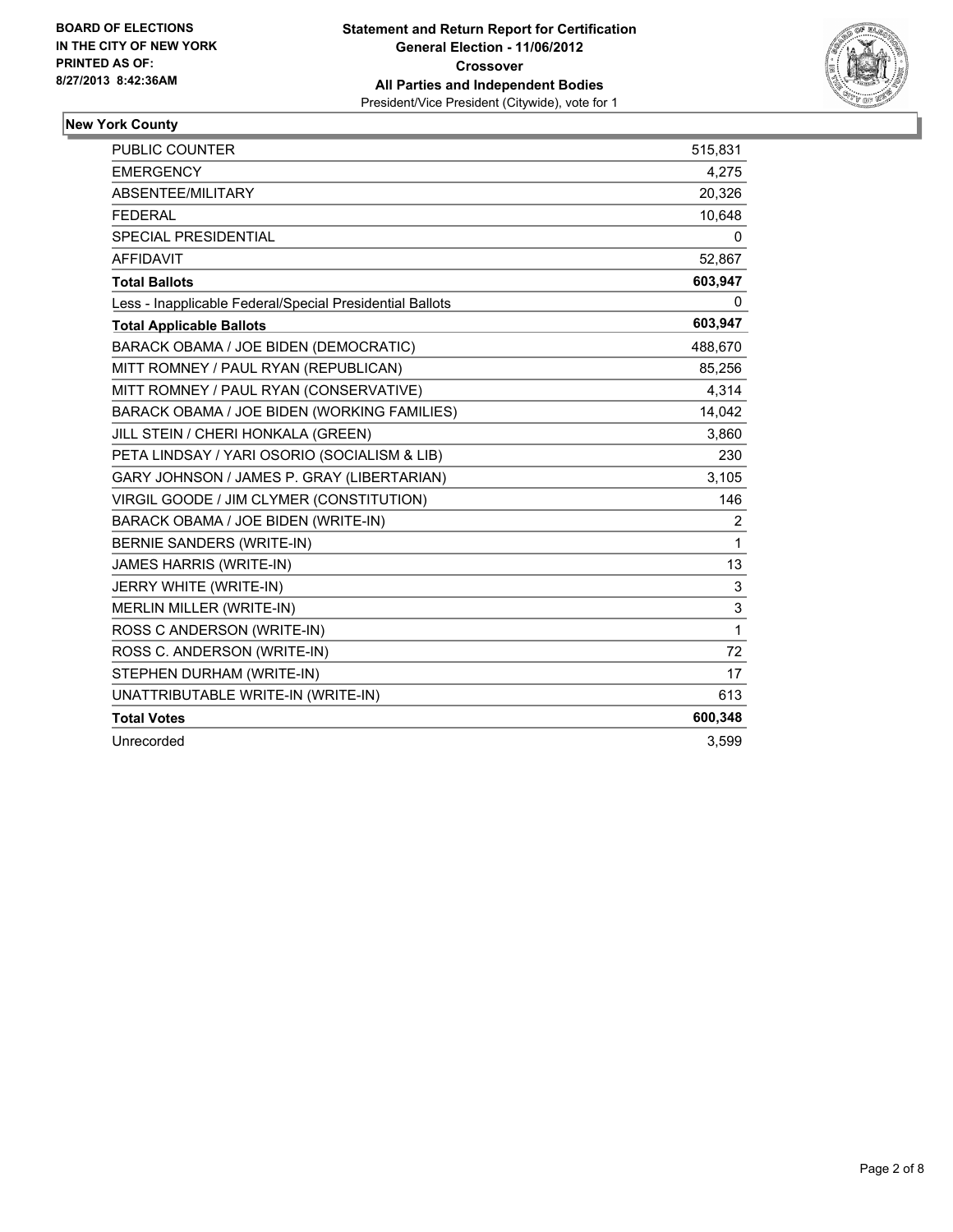

## **Bronx County**

| <b>PUBLIC COUNTER</b>                                    | 323,676        |
|----------------------------------------------------------|----------------|
| <b>EMERGENCY</b>                                         | 213            |
| ABSENTEE/MILITARY                                        | 7,574          |
| <b>FEDERAL</b>                                           | 1,329          |
| <b>SPECIAL PRESIDENTIAL</b>                              | 2              |
| <b>AFFIDAVIT</b>                                         | 40,978         |
| <b>Total Ballots</b>                                     | 373,772        |
| Less - Inapplicable Federal/Special Presidential Ballots | 0              |
| <b>Total Applicable Ballots</b>                          | 373,772        |
| BARACK OBAMA / JOE BIDEN (DEMOCRATIC)                    | 334,642        |
| MITT ROMNEY / PAUL RYAN (REPUBLICAN)                     | 26,682         |
| MITT ROMNEY / PAUL RYAN (CONSERVATIVE)                   | 3,285          |
| BARACK OBAMA / JOE BIDEN (WORKING FAMILIES)              | 4,569          |
| JILL STEIN / CHERI HONKALA (GREEN)                       | 774            |
| PETA LINDSAY / YARI OSORIO (SOCIALISM & LIB)             | 105            |
| GARY JOHNSON / JAMES P. GRAY (LIBERTARIAN)               | 608            |
| VIRGIL GOODE / JIM CLYMER (CONSTITUTION)                 | 122            |
| JAMES HARRIS (WRITE-IN)                                  | 6              |
| JERRY WHITE (WRITE-IN)                                   | 1              |
| JILL REED (WRITE-IN)                                     | $\overline{2}$ |
| ROSS C. ANDERSON (WRITE-IN)                              | 6              |
| STEPHEN DURHAM (WRITE-IN)                                | 1              |
| UNATTRIBUTABLE WRITE-IN (WRITE-IN)                       | 135            |
| <b>Total Votes</b>                                       | 370,938        |
| Unrecorded                                               | 2,834          |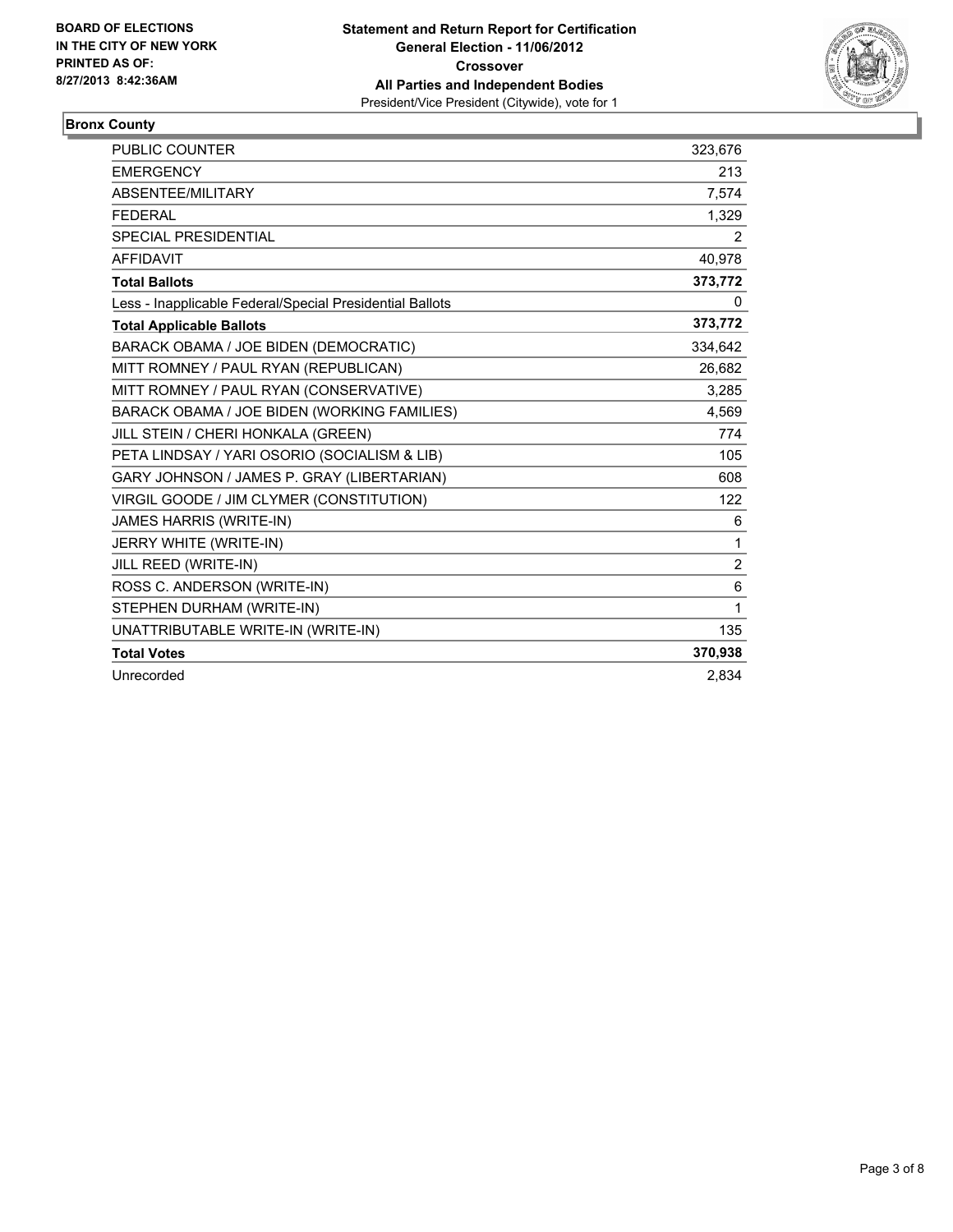

#### **Kings County**

| <b>PUBLIC COUNTER</b>                                    | 639,590 |
|----------------------------------------------------------|---------|
| <b>EMERGENCY</b>                                         | 899     |
| ABSENTEE/MILITARY                                        | 16,551  |
| <b>FEDERAL</b>                                           | 5,957   |
| <b>SPECIAL PRESIDENTIAL</b>                              | 1       |
| <b>AFFIDAVIT</b>                                         | 78,530  |
| <b>Total Ballots</b>                                     | 741,528 |
| Less - Inapplicable Federal/Special Presidential Ballots | 0       |
| <b>Total Applicable Ballots</b>                          | 741,528 |
| BARACK OBAMA / JOE BIDEN (DEMOCRATIC)                    | 585,491 |
| MITT ROMNEY / PAUL RYAN (REPUBLICAN)                     | 113,752 |
| MITT ROMNEY / PAUL RYAN (CONSERVATIVE)                   | 10,799  |
| BARACK OBAMA / JOE BIDEN (WORKING FAMILIES)              | 18,952  |
| JILL STEIN / CHERI HONKALA (GREEN)                       | 4,411   |
| PETA LINDSAY / YARI OSORIO (SOCIALISM & LIB)             | 219     |
| GARY JOHNSON / JAMES P. GRAY (LIBERTARIAN)               | 2,500   |
| VIRGIL GOODE / JIM CLYMER (CONSTITUTION)                 | 276     |
| ERIC LEGER (WRITE-IN)                                    | 1       |
| JAMES HARRIS (WRITE-IN)                                  | 3       |
| JERRY WHITE (WRITE-IN)                                   | 6       |
| JERRY WHITE/PHYLLIS SCHERRER (WRITE-IN)                  | 1       |
| RON PAUL (WRITE-IN)                                      | 1       |
| ROSS C ANDERSON (WRITE-IN)                               | 3       |
| ROSS C ANDERSON/ LUIS RODRIGUEZ (WRITE-IN)               | 1       |
| ROSS C. ANDERSON (WRITE-IN)                              | 49      |
| STEPHEN DURHAM (WRITE-IN)                                | 9       |
| UNATTRIBUTABLE WRITE-IN (WRITE-IN)                       | 508     |
| <b>Total Votes</b>                                       | 736,982 |
| Unrecorded                                               | 4.546   |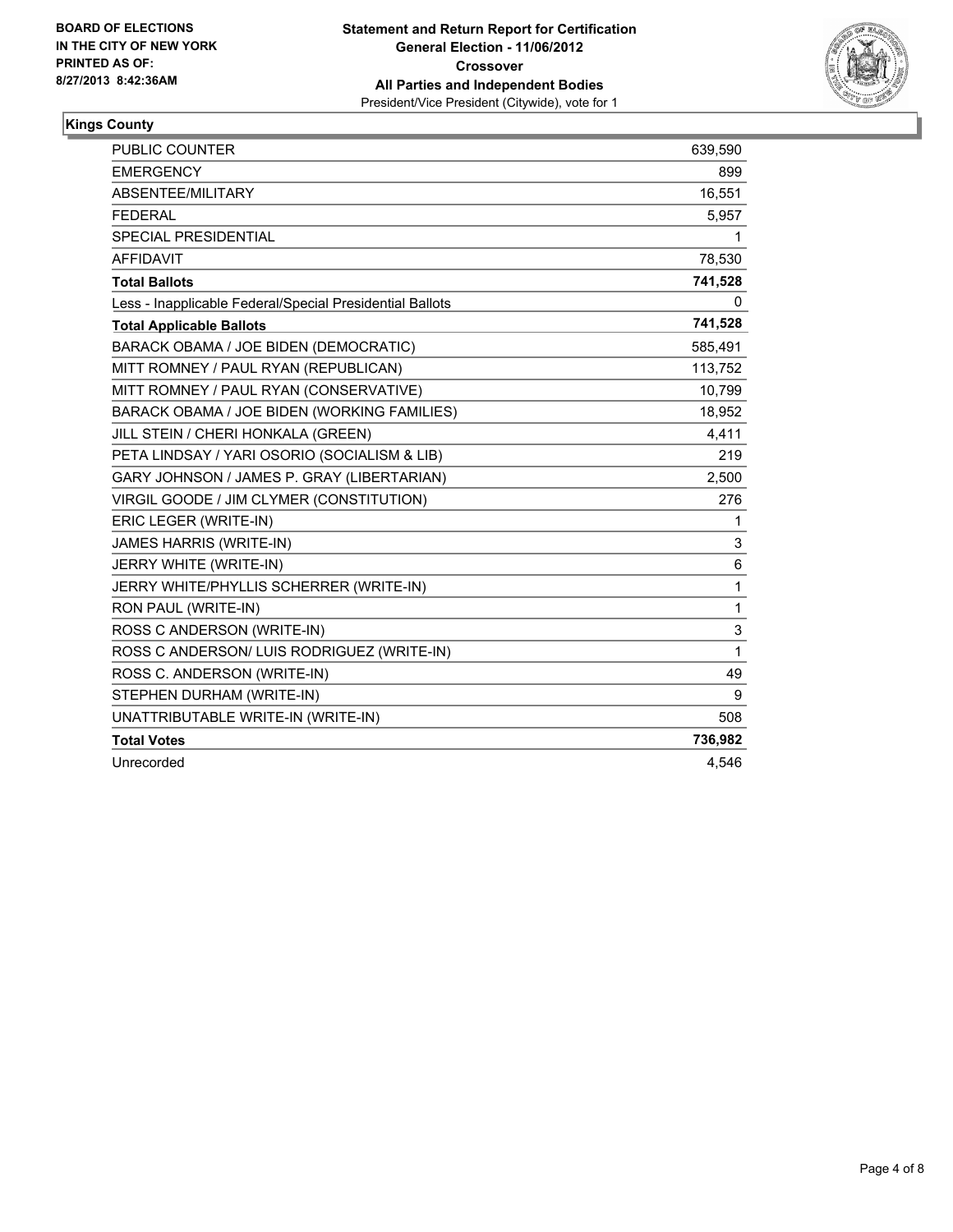

#### **Queens County**

| PUBLIC COUNTER                                           | 516,438 |
|----------------------------------------------------------|---------|
| <b>EMERGENCY</b>                                         | 185     |
| <b>ABSENTEE/MILITARY</b>                                 | 16,769  |
| <b>FEDERAL</b>                                           | 4,778   |
| <b>SPECIAL PRESIDENTIAL</b>                              | 1       |
| AFFIDAVIT                                                | 61,837  |
| <b>Total Ballots</b>                                     | 600,008 |
| Less - Inapplicable Federal/Special Presidential Ballots | 0       |
| <b>Total Applicable Ballots</b>                          | 600,008 |
| BARACK OBAMA / JOE BIDEN (DEMOCRATIC)                    | 461,545 |
| MITT ROMNEY / PAUL RYAN (REPUBLICAN)                     | 108,881 |
| MITT ROMNEY / PAUL RYAN (CONSERVATIVE)                   | 9,708   |
| BARACK OBAMA / JOE BIDEN (WORKING FAMILIES)              | 9,187   |
| JILL STEIN / CHERI HONKALA (GREEN)                       | 2,465   |
| PETA LINDSAY / YARI OSORIO (SOCIALISM & LIB)             | 183     |
| GARY JOHNSON / JAMES P. GRAY (LIBERTARIAN)               | 2,375   |
| VIRGIL GOODE / JIM CLYMER (CONSTITUTION)                 | 254     |
| BARACK OBAMA (WRITE-IN)                                  | 146     |
| DAVID SEGRE (WRITE-IN)                                   | 1       |
| JAMES HARRIS (WRITE-IN)                                  | 1       |
| JILL STEIN (WRITE-IN)                                    | 1       |
| MICHAEL BLOOMBERG (WRITE-IN)                             | 1       |
| MITT ROMNEY (WRITE-IN)                                   | 99      |
| PATRICIA PRINZ (WRITE-IN)                                | 1       |
| ROSS ANDERSON (WRITE-IN)                                 | 1       |
| ROSS C. ANDERSON (WRITE-IN)                              | 11      |
| STEPHEN DURHAM (WRITE-IN)                                | 3       |
| TOM HOEFLING (WRITE-IN)                                  | 1       |
| UNATTRIBUTABLE WRITE-IN (WRITE-IN)                       | 381     |
| <b>Total Votes</b>                                       | 595,245 |
| Unrecorded                                               | 4,763   |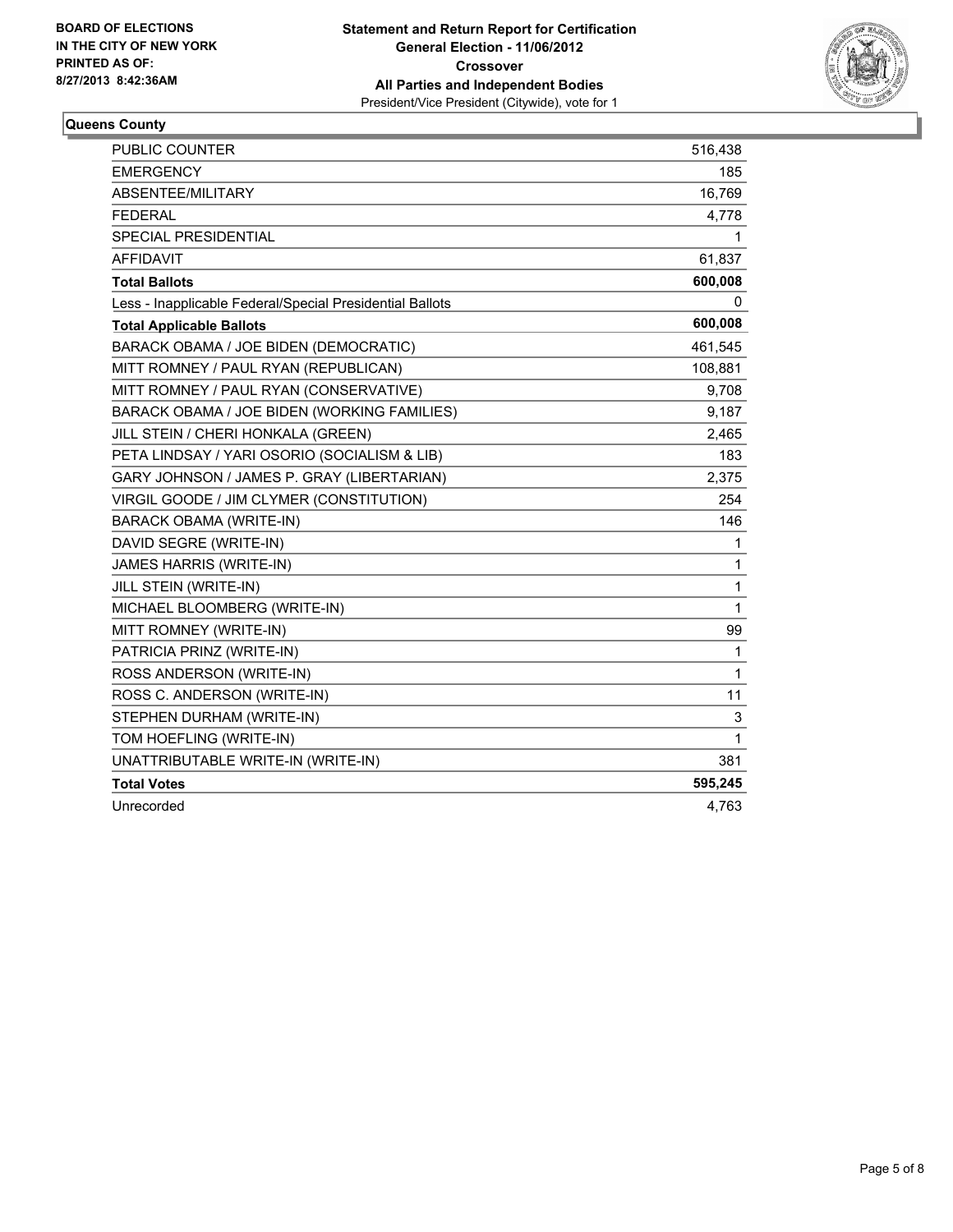

#### **Richmond County**

| PUBLIC COUNTER                                           | 136,081 |
|----------------------------------------------------------|---------|
| <b>EMERGENCY</b>                                         | 5       |
| ABSENTEE/MILITARY                                        | 6,770   |
| <b>FEDERAL</b>                                           | 651     |
| <b>SPECIAL PRESIDENTIAL</b>                              | 4       |
| <b>AFFIDAVIT</b>                                         | 11,488  |
| <b>Total Ballots</b>                                     | 154,999 |
| Less - Inapplicable Federal/Special Presidential Ballots | 0       |
| <b>Total Applicable Ballots</b>                          | 154,999 |
| BARACK OBAMA / JOE BIDEN (DEMOCRATIC)                    | 75,565  |
| MITT ROMNEY / PAUL RYAN (REPUBLICAN)                     | 66,919  |
| MITT ROMNEY / PAUL RYAN (CONSERVATIVE)                   | 7,304   |
| BARACK OBAMA / JOE BIDEN (WORKING FAMILIES)              | 2,616   |
| JILL STEIN / CHERI HONKALA (GREEN)                       | 519     |
| PETA LINDSAY / YARI OSORIO (SOCIALISM & LIB)             | 46      |
| GARY JOHNSON / JAMES P. GRAY (LIBERTARIAN)               | 899     |
| VIRGIL GOODE / JIM CLYMER (CONSTITUTION)                 | 80      |
| JERRY WHITE (WRITE-IN)                                   | 1       |
| JILL REED (WRITE-IN)                                     | 1       |
| ROSS C. ANDERSON (WRITE-IN)                              | 7       |
| STEPHEN DURHAM (WRITE-IN)                                | 1       |
| UNATTRIBUTABLE WRITE-IN (WRITE-IN)                       | 222     |
| <b>Total Votes</b>                                       | 154,180 |
| Unrecorded                                               | 819     |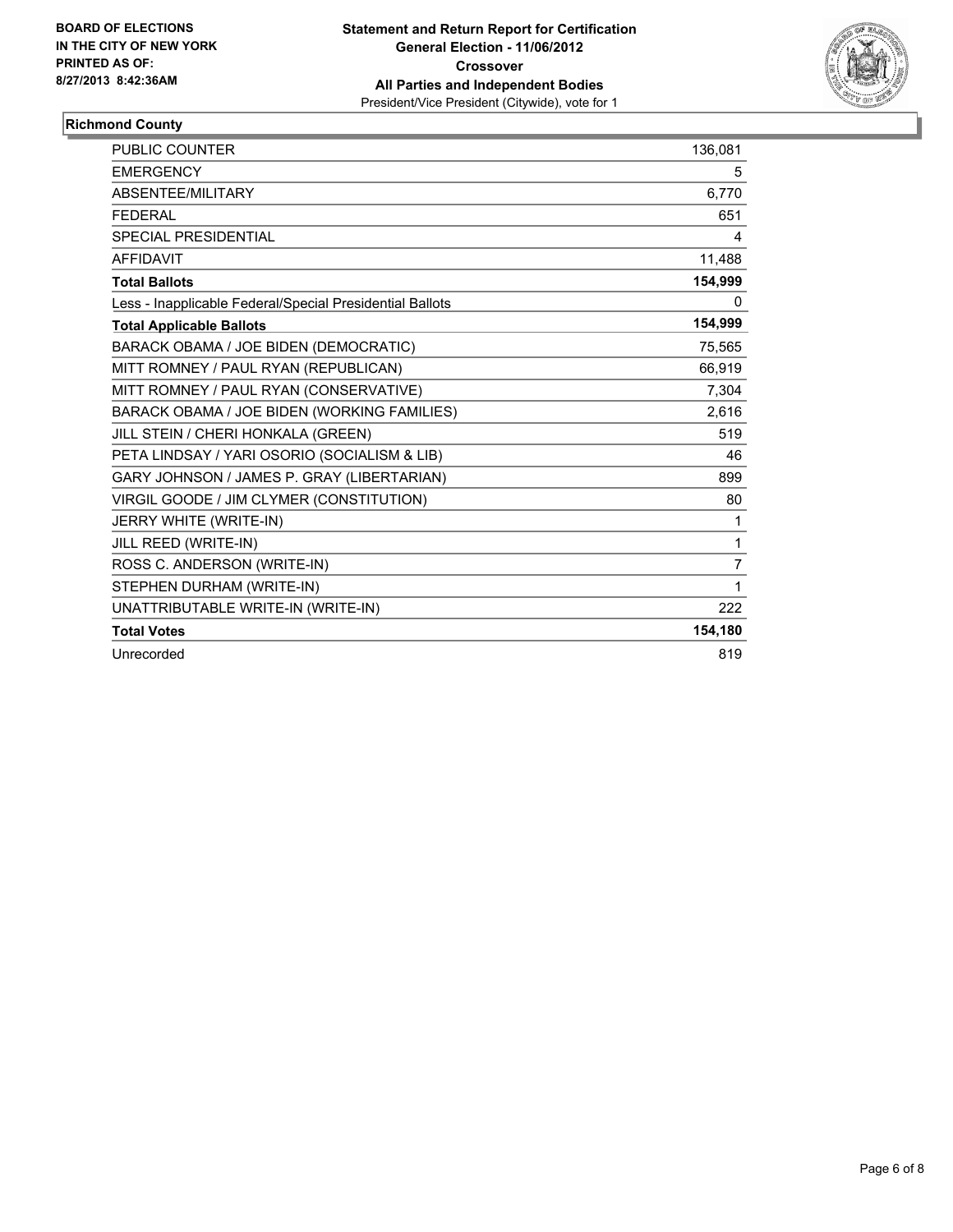

#### **Total for President/Vice President (Citywide)**

| PUBLIC COUNTER                                           | 2,131,616    |
|----------------------------------------------------------|--------------|
| <b>EMERGENCY</b>                                         | 5,577        |
| ABSENTEE/MILITARY                                        | 67,990       |
| <b>FEDERAL</b>                                           | 23,363       |
| SPECIAL PRESIDENTIAL                                     | 8            |
| AFFIDAVIT                                                | 245,700      |
| <b>Total Ballots</b>                                     | 2,474,254    |
| Less - Inapplicable Federal/Special Presidential Ballots | 0            |
| <b>Total Applicable Ballots</b>                          | 2,474,254    |
| BARACK OBAMA / JOE BIDEN (DEMOCRATIC)                    | 1,945,913    |
| MITT ROMNEY / PAUL RYAN (REPUBLICAN)                     | 401,490      |
| MITT ROMNEY / PAUL RYAN (CONSERVATIVE)                   | 35,410       |
| BARACK OBAMA / JOE BIDEN (WORKING FAMILIES)              | 49,366       |
| JILL STEIN / CHERI HONKALA (GREEN)                       | 12,029       |
| PETA LINDSAY / YARI OSORIO (SOCIALISM & LIB)             | 783          |
| GARY JOHNSON / JAMES P. GRAY (LIBERTARIAN)               | 9,487        |
| VIRGIL GOODE / JIM CLYMER (CONSTITUTION)                 | 878          |
| <b>BARACK OBAMA (WRITE-IN)</b>                           | 146          |
| BARACK OBAMA / JOE BIDEN (WRITE-IN)                      | 2            |
| BERNIE SANDERS (WRITE-IN)                                | 1            |
| DAVID SEGRE (WRITE-IN)                                   | $\mathbf{1}$ |
| ERIC LEGER (WRITE-IN)                                    | 1            |
| <b>JAMES HARRIS (WRITE-IN)</b>                           | 23           |
| JERRY WHITE (WRITE-IN)                                   | 11           |
| JERRY WHITE/PHYLLIS SCHERRER (WRITE-IN)                  | 1            |
| JILL REED (WRITE-IN)                                     | 3            |
| JILL STEIN (WRITE-IN)                                    | $\mathbf{1}$ |
| MERLIN MILLER (WRITE-IN)                                 | 3            |
| MICHAEL BLOOMBERG (WRITE-IN)                             | 1            |
| MITT ROMNEY (WRITE-IN)                                   | 99           |
| PATRICIA PRINZ (WRITE-IN)                                | 1            |
| RON PAUL (WRITE-IN)                                      | $\mathbf{1}$ |
| ROSS ANDERSON (WRITE-IN)                                 | 1            |
| ROSS C ANDERSON (WRITE-IN)                               | 4            |
| ROSS C ANDERSON/ LUIS RODRIGUEZ (WRITE-IN)               | 1            |
| ROSS C. ANDERSON (WRITE-IN)                              | 145          |
| STEPHEN DURHAM (WRITE-IN)                                | 31           |
| TOM HOEFLING (WRITE-IN)                                  | 1            |
| UNATTRIBUTABLE WRITE-IN (WRITE-IN)                       | 1,859        |
| <b>Total Votes</b>                                       | 2,457,693    |
| Unrecorded                                               | 16,561       |